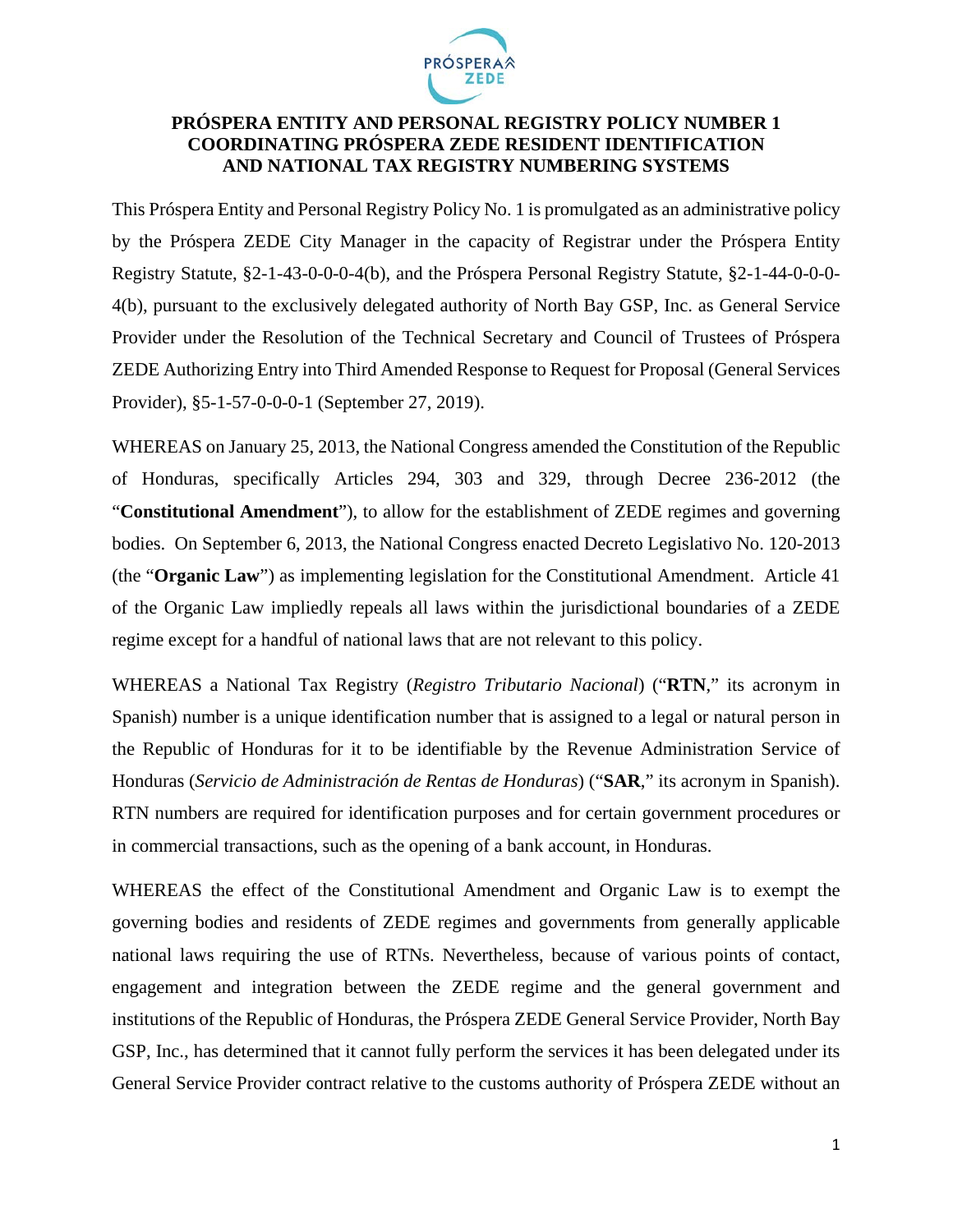

identification number corresponding to the RTN. Further, Próspera ZEDE may be hindered in its exercise of its authorities under the Constitutional Amendment and Organic law without an identification number corresponding to the RTN. Furthermore, natural and legal person residents of Próspera ZEDE may not be able to access external governmental and financial services within the Republic of Honduras without an identification number corresponding to the RTN.

WHEREAS the Próspera Entity Registry Statute, §2-1-43-0-0-0-3(b), and the Próspera Personal Registry Statute, §2-1-44-0-0-0-3(b), require the assignment of a resident identification number to legal and natural persons who qualify as Residents or e-Residents of Próspera ZEDE; and the Registar of the Próspera Entity and Personal Registries has clear administrative authority to determine the nature of such identification numbers.

NOW THEREFORE, the undersigned Registrar herewith exercises its administrative authority to conform the Próspera ZEDE resident identification number to the format of the RTN in order to enable the government of Próspera ZEDE, its General Service Provider, North Bay GSP, Inc., as well as the natural and legal residents of Próspera ZEDE to better engage with the governmental and financial services and institutions available outside of the jurisdiction of Próspera ZEDE.

ACCORDINGLY, as the binding and duly authorized administrative policy promulgated by the Registrar pursuant to the Próspera Entity Registry Statute, §§2-1-43-0-0-0-3(b) and 4(b), and the Próspera Personal Registry Statute, §§2-1-44-0-0-0-3(b) and 4(b), it is hereby declared that:

- A. The Registrar shall hereafter generate Próspera resident identification numbers based on the format of the RTN issued by SAR. This format is currently a fourteen-digit number. Such Próspera resident identification numbers may be referenced for convenience in official documentation as "Próspera ZEDE RTN" numbers for nominal purposes, and without implying that Próspera ZEDE is subject to the jurisdiction or authority of SAR or its National Tax Registry. As of the promulgation of this policy:
	- 1. Próspera ZEDE RTN numbers for natural person physical Residents shall have a 7 for the first digit, followed by thirteen digits that are filled out by sequential numbering assigned in the order of the establishment of residency. For example, the first natural person physical Resident will have a Próspera ZEDE RTN number of 70000000000001; the second natural person physical Resident will have a Próspera ZEDE RTN number of 70000000000002; and so on.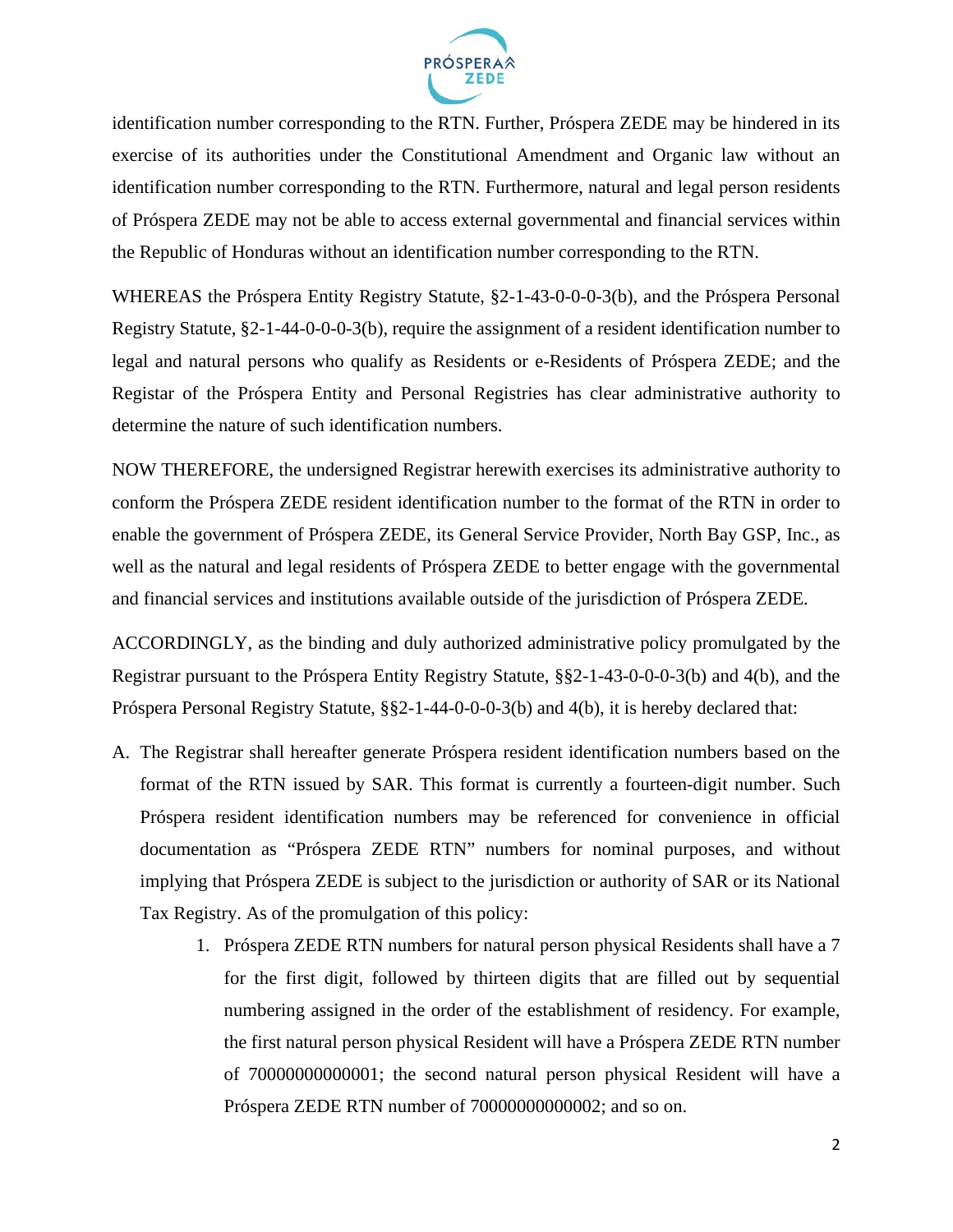

- 2. Próspera ZEDE RTN numbers for legal entity Residents shall have an 8 for the first digit, followed by thirteen digits that are filled out by sequential numbering assigned in the order of the establishment of residency. For example, the first legal entity Resident will have a Próspera ZEDE RTN number of 80000000000001; the second legal entity Resident will have a Próspera ZEDE RTN number of 80000000000002; and so on.
- 3. Próspera ZEDE RTN numbers for e-Residents shall have a 9 for the first digit, followed by thirteen digits that are filled out by sequential numbering assigned in the order of the establishment of residency. For example, the first e-Resident will have a Próspera ZEDE RTN number of 90000000000001; the second e-Resident will have a Próspera ZEDE RTN number of 90000000000002; and so on.
- B. The Registrar shall ensure that Próspera ZEDE RTN numbers never expire, and the same number shall not be reissued to another person, even after the death of the natural person or the legal person ceases to exist.
- C. The Registrar shall use its best efforts to ensure Próspera ZEDE RTN numbers will be unique to Próspera ZEDE and also within the Republic of Honduras; in the event of any conflict among a Próspera ZEDE RTN number and an RTN, the Registrar shall promptly cancel the conflicting Próspera ZEDE RTN number and reissue a Próspera ZEDE RTN number to the affected legal or natural person resident.
- D. The Registrar shall use its best efforts to ensure Próspera ZEDE RTN numbers will be compatible with the systems generally in use by both government and commercial entities in the Republic of Honduras, which require RTNs.
- E. The Registrar shall cooperate with the authorities of the Republic of Honduras with respect to offenses related to providing false information in relation to a Próspera ZEDE RTN number or unlawful use of a Próspera ZEDE RTN number, including for fraudulent or other criminal purposes.
- F. The Registrar further assigns the following Próspera ZEDE RTN numbers to each of the following legal entities:
	- 1. North Bay GSP, Inc., a Próspera ZEDE for-profit corporation; Type of Residency: Legal Entity Residency; Date Residency Established: September 24, 2019; Próspera ZEDE RTN number: 80000000000001.